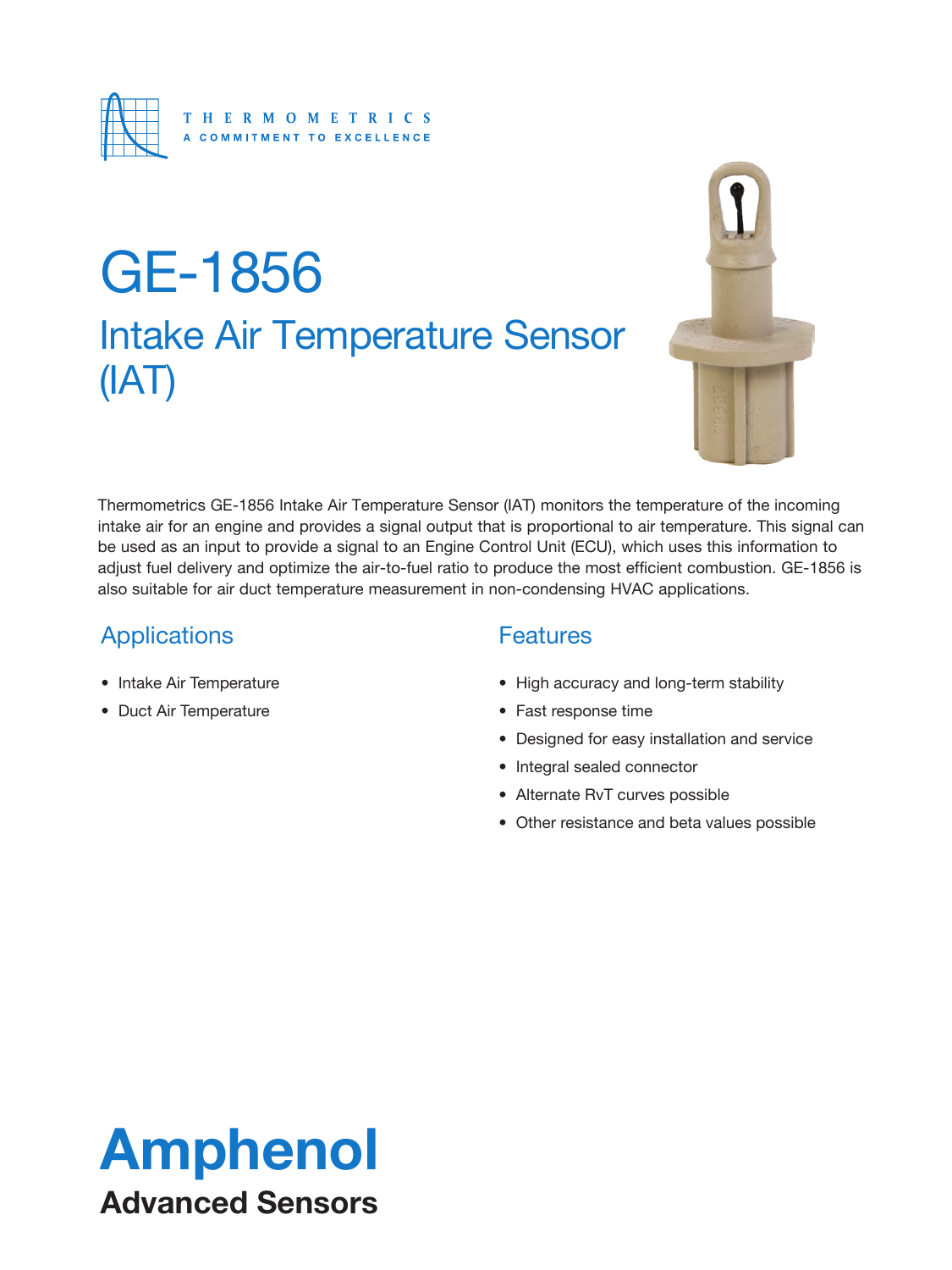# GE-1856 Specifications

- **• Operating Temperature Range:** -40°C to 125°C
- **• Storage Temperature Range:** -40 to 130°C
- **• R @ 25°C :** 2049 ± 9.93%
- **• Beta (25/85)°C:**

3541K

- **• Response Time:** ≤6 seconds from 20°C to 100°C in stirred water
- **• Housing Material:** PBT GF30 Tan
- **• Connector:** AMP Sealed Connector System (SCS)
- **• Mating Connector:** AMP P/N 184004-1 (Key C)
- **• Thermistor Material System:** S7.6

| R vs. T                |                          |                                             |                                       |
|------------------------|--------------------------|---------------------------------------------|---------------------------------------|
| Temp.<br>$(^{\circ}C)$ | Resistance<br>$(\Omega)$ | Resistance<br><b>Tolerance</b><br>$(\pm\%)$ | <b>Tolerance</b><br>$(\text{-})$ (°C) |
| $-20$                  | 14968                    | 15.76                                       | 3.05                                  |
| $-10$                  | 9176                     | 14.10                                       | 2.91                                  |
| 20                     | 2500                     | 9.56                                        | 2.37                                  |
| 25                     | 2049                     | 9.93                                        | 2.53                                  |
| 60                     | 612.0                    | 11.53                                       | 3.59                                  |
| 80                     | 337.3                    | 12.75                                       | 4.43                                  |
| 120                    | 120.0                    | 14.68                                       | 6.14                                  |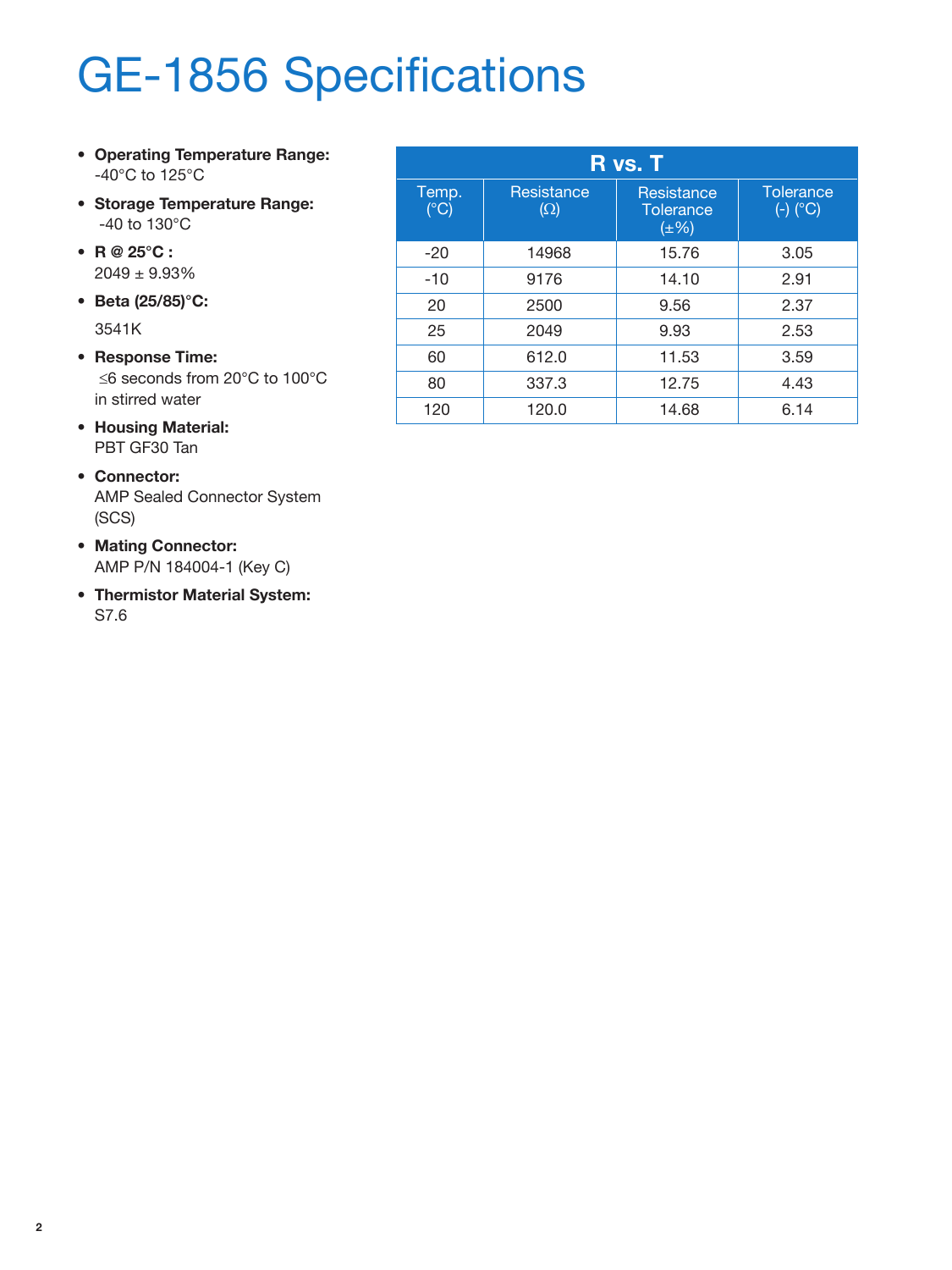## GE-1856 Dimensions



#### GE-1856